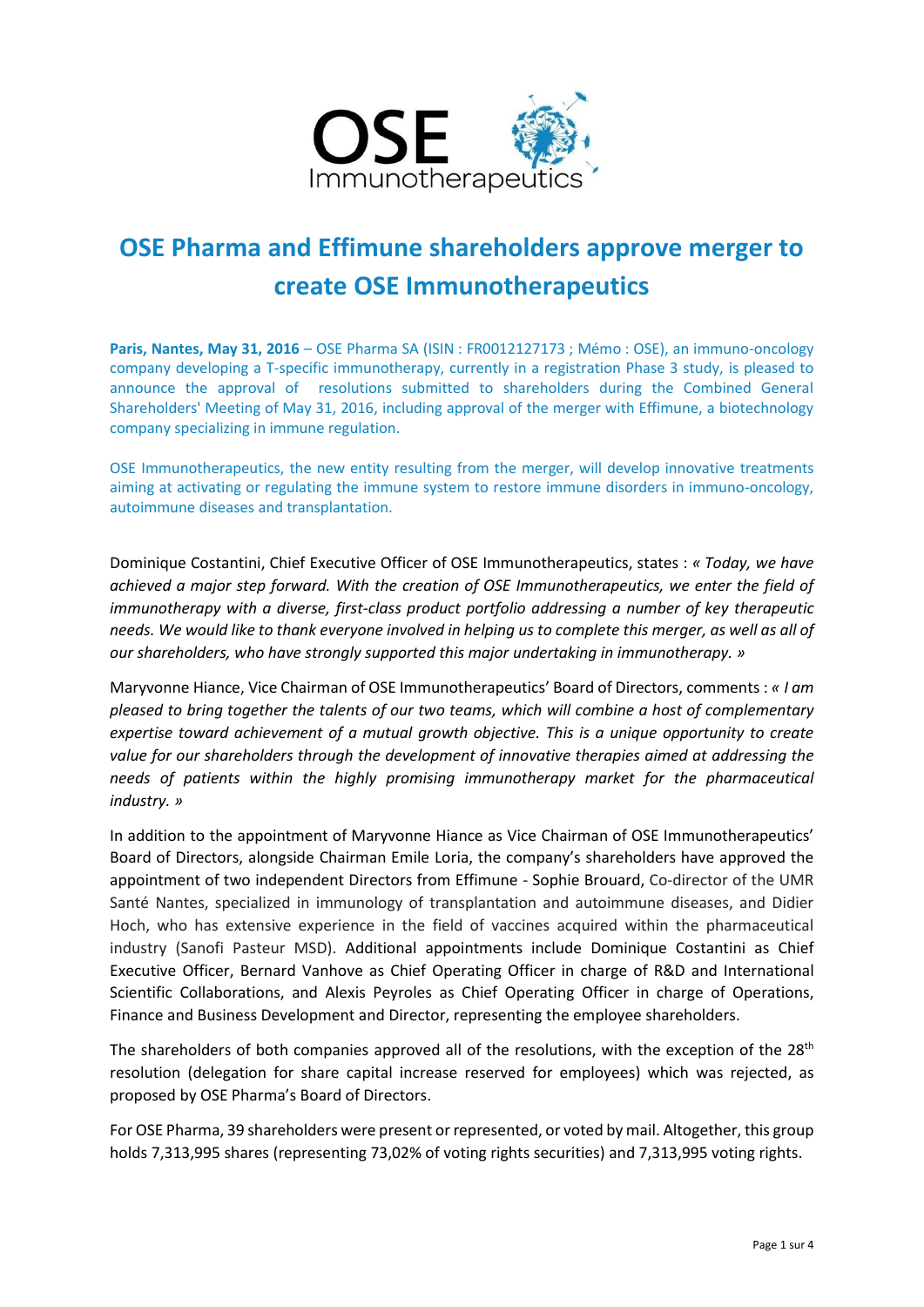

Other key, approved resolutions are related to :

- The social and consolidated accounts for fiscal year 2015;
- The allocation of profit for the fiscal year ended December 31, 2015;
- The advisory opinion on the compensation, due or distributed to the CEO and Chairman in respect of fiscal year 2015 ;
- The delegations of financial authority and authorisations granted by the Board of Directors

### **Merger with Effimune and creation of OSE Immunotherapeutics**

The General Meeting of OSE Pharma held today has approved the merger with Effimune with an approval rate of 99.16 %.

The General Meeting of Effimune, a biotechnology company specializing in immune regulation with clinical applications in autoimmune disease, transplantation and immuno-oncology, has approved the merger with OSE Pharma on May 30, 2016, with an approval rate of 99.63%.

The suspensive conditions having been raised, the new merged entity, OSE Immunotherapeutics, began operations as of May 31, 2016, with retroactive effect on accounting and tax levels from January 1, 2016. The new Head Office is based in Nantes, France. The share capital has increased, resulting from the remuneration of Effimune's shareholder contribution.

#### **About OSE Immunotherapeutics**

The newly formed company has a balanced portfolio, from R&D to clinical phase 3 registration, with a diversified risk profile. It is composed of advanced immunotherapy products in clinical phases 2 and 3, promising products in preclinical phase and potential drug candidates in R&D, targeting new receptors of interest in immuno-oncology, autoimmune and inflammatory diseases and transplantation. This product portoflio is supported by an innovative technology foundation and know-how in selection and optimization of new generation products acting on new immunological targets, notably, new generation check-point inhibitors.

OSE Immunotherapeutics benefits from afinancial visibility of around 18 months to successfully lead its projects towards greater attractivity.

Of note, the merger between Effimune and OSE Pharma was subject to an E document registered by the Financial Market Authority (AMF) on April 26, 2016 under the code E.16-026.

The new shares to be issued by OSE Immunotherapeutics as consideration for the merger will be listed on the compartment C of Euronext Paris, on the same listing line (code ISIN FR0012127173), starting on June 3, 2016.

### **Subscription and exercise of BSAs 2014 (share warrants)**

OSE Immunotherapeutics' Board of Directors, which met immediately after the General Meeting of May 31, 2016, noted the subscription and exercise of 88,256 BSA 2014 giving access to 88,256 new shares by the company Simbec-Orion. Those BSAs reward the work carried out since January 2015 by Simbec-Orion, in charge of the management of Tedopi® phase 3 clinical trial.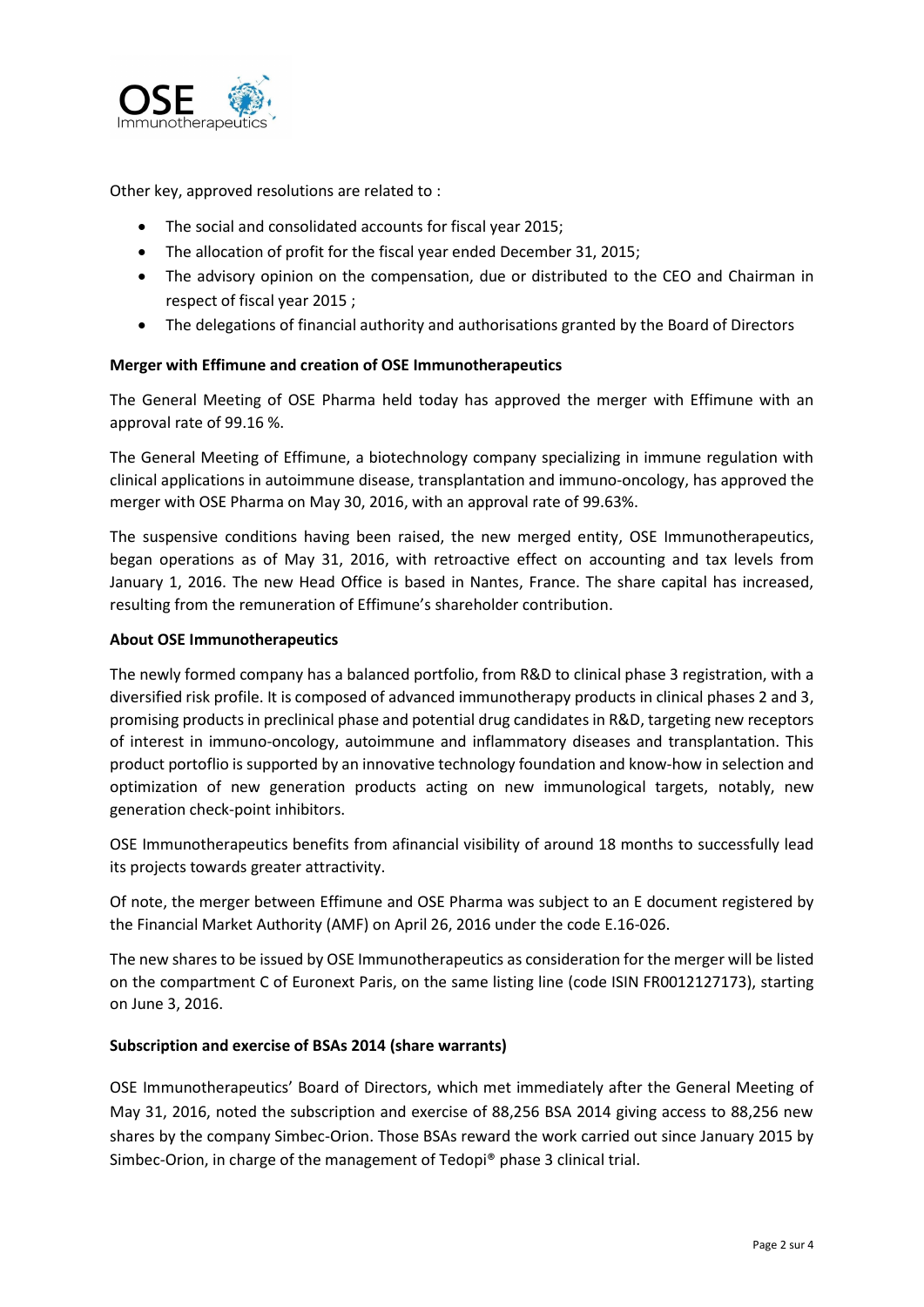

## **Set up of a free share plan 2014**

OSE Immunotherapeutics' Board of Directors, which met immediately after the General Meeting of May 31, 2016, decided, pursuant to a delegation of powers granted by the general meeting of shareholders on September 17, 2014 (16<sup>th</sup> resolution), to proceed with the allocation of 98,000 free shares to the benefit of some corporate officers (80,000 shares) and former employees of Effimune (18,000 shares) due to a strong involvement of those beneficiaries in OSE Immunotherapeutics' growth.

The acquisition of free shares is subject to the terms established in the attribution plan and will be definite only after a two-year period following the attribution date (the « Acquisition period »), provided that at the end of the Acquisition period, each beneficiary shall be employed by OSE Immunotherapeutics, by one of its subsidiaries, or by one of the companies related to OSE Immunotherapeutics within the meaning of Article L. 233-16 of the Commercial Code.

The shares will be ordinary OSE Immunotherapeutics shares in accordance with all legal and regulatory dispositions and will give right to the beneficiaries in compliance with the requirements and criteria laid down by the Board of Directors at the end of the Acquisition period, i.e. starting on June 1, 2018, and will give right to any payment (including dividends) due after the date of their definite acquisition, it being understood that the beneficiaries shall respect the inaccessibility of the shares during the conservation period.

The new shares that shall be issued (being understood that the Board of Directors will be able to decide to distribute existing shares) in the context of the plan will be subject to a request for admission to trading on Euronext Paris.

### **As part of this merger:**

The two companies would like to thank the stakeholders involved in the process, especially:

As legal advisors: Duhamel Blimbaum (for OSE Pharma) and Gide (for Effimune).

As advisers on audit, accounting and tax aspects: Ernst & Young, RBB Business Advisors, Fidelio (for OSE Pharma) as well as Ernst & Young and In-Extenso (for Effimune).

As merger auditors: Isabelle de Kerviler and Olivier Salustro.